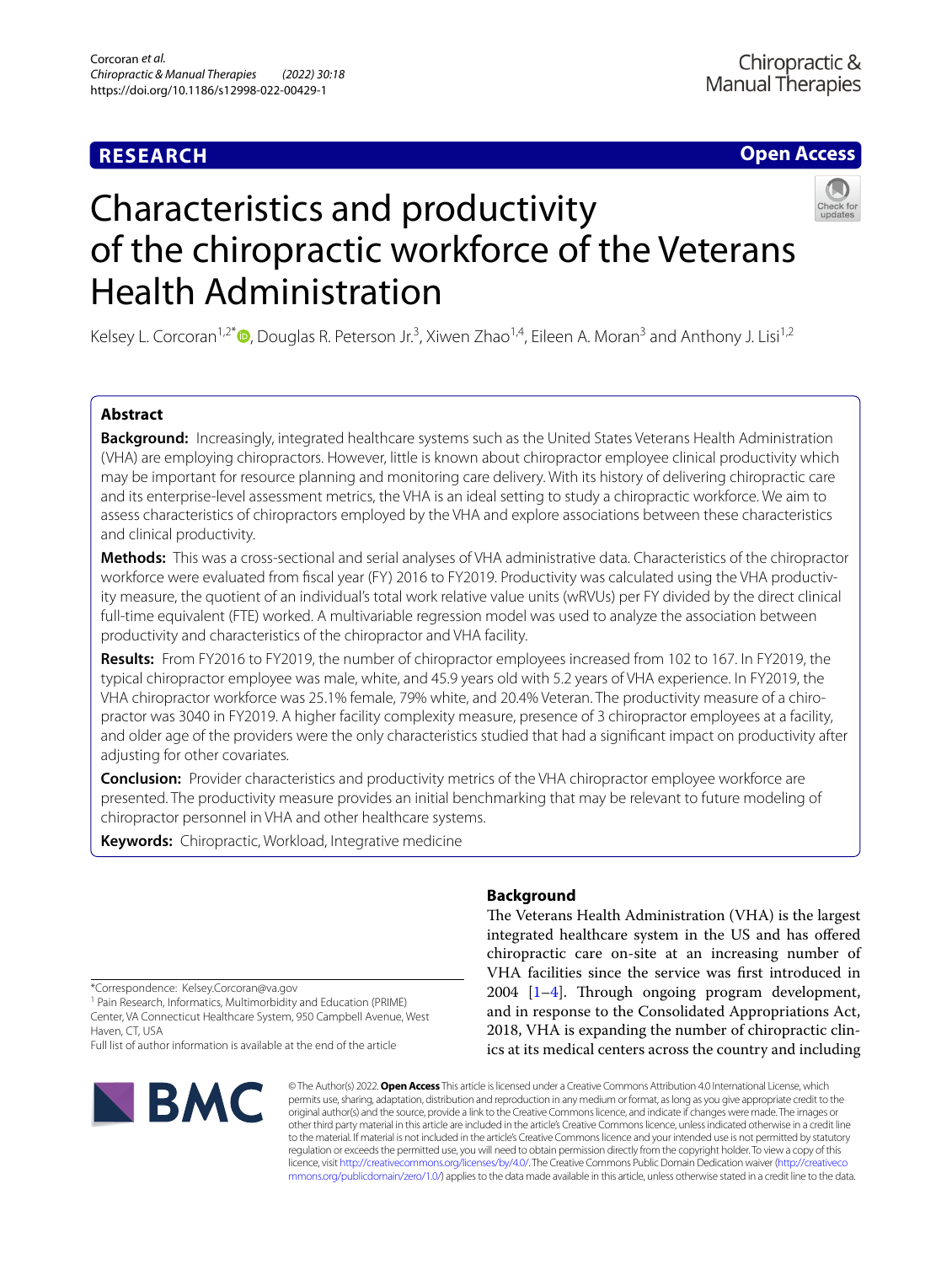chiropractic care as a preventive healthcare beneft for Veterans [\[5](#page-6-2)]. It is likely that part of what is driving the trend of increased integration of chiropractic care into larger healthcare systems like VHA is an increase in the need for nonpharmacological pain management modalities in light of the devastation of the opioid crisis and prior opioid prescribing patterns in the US  $[6-10]$  $[6-10]$ . Therapies that chiropractors provide are recommended as frontline treatments by several clinical practice guidelines for musculoskeletal pain, including the American College of Physicians' low back pain guidelines  $[11-14]$  $[11-14]$  $[11-14]$ . This has contributed to the recommendation to incorporate chiropractic care as a component of musculoskeletal pain management and the stepped care model of pain management in VHA  $[15, 16]$  $[15, 16]$  $[15, 16]$  $[15, 16]$ . There is also a growing body of evidence demonstrating an association between chiropractic services use and decreased prescription opioid receipt [[17–](#page-6-9)[25](#page-6-10)].

According to the National Board of Chiropractic Examiners' 2020 Practice Analysis, only 5.4% of chiropractors report having hospital privileges [[26\]](#page-7-0). While chiropractic services are growing within larger healthcare systems including VHA, chiropractors are still a relatively new provider type at most hospitals and medical centers where they are employed  $[1, 27]$  $[1, 27]$  $[1, 27]$  $[1, 27]$ . There is currently no published literature about the magnitude of clinical productivity of chiropractor employees in integrated healthcare systems. However, knowledge of the productivity of clinical services can be important for resource planning and monitoring those services [\[28](#page-7-2)].

The VHA is an ideal setting to examine chiropractor productivity in the US since it has been an established service in this hospital system for over 15 years. The objective of this paper is to report on the characteristics and productivity of the VHA chiropractic workforce, and explore associations between these factors.

#### **Methods**

#### **Study design/population**

Cross-sectional and serial analyses of VHA administrative data were conducted to evaluate VHA chiropractor employee characteristics and productivity. The study population included all chiropractor employees of the VHA from October 1, 2015 to September 30, 2019. This study was reviewed and approved by the Institutional Review Board of the Veterans Afairs Connecticut Healthcare System.

#### **Data sources and variables**

Data were obtained from multiple sources that are accessible from the United States Department of Veterans Afairs' VHA Service Support Center. Data were reported based on fscal year (FY) of the US government, which runs from October 1 of the prior year to September 30 of the year indicated.

The productivity measure is the primary outcome of the productivity analysis and a product of the VHA Office of Productivity, Efficiency, and Staffing (OPES). The productivity measure is calculated by dividing the annual work relative value units (wRVUs) of an individual chiropractor by their direct clinical full-time equivalent (FTE) worked. The annual wRVUs of a clinician is derived from procedures performed and coded for using Current Procedural Terminology® (CPT®) codes. Each procedure coded using a CPT® code has an assigned wRVU from the Medicare Physician Fee Schedule [[28](#page-7-2), [29\]](#page-7-3). WRVUs are set for each service based on an agreed upon measure of the technical skill, time, and cognitive effort required by the physician for each service  $[29]$  $[29]$ . The FTE of an employee represents the work assignment and is a number of 1 or less with a 1 representing a full-time employee. Direct clinical FTE worked is the total FTE of a chiropractor labor mapped to clinical duties and adjusted for time of.

Age, sex, race/ethnicity, Veteran status, years of VHA service, and salary information were obtained from the Human Resources cube for all employees classifed as a chiropractor. Sex from FY2016 to FY2019 is recorded as male or female. Race/ethnicity was reported from the race/ethnicity categories of white, Black, Asian, Hispanic, or other.

Variables collected about the chiropractic practice of each chiropractor included unique patients, total visits and mean wRVUs per visit. Unique patients were counted based on Social Security number to avoid duplication.

Facility characteristics included medical complexity grouping (MCG) and staffing levels. The MCG of each VHA facility is based on a VHA Facility Complexity Model and a product of OPES  $[30]$  $[30]$ . This MCG index ranks facilities as 1a, 1b, 1c, 2 or 3, with 1a representing the most complex facilities and 3 representing the least complex facilities using this rating system  $[30]$  $[30]$ . The MCG is modelled based on measures of the patient population, clinical services complexity, education, and research [[30\]](#page-7-4). Staffing levels including FTE employee values for chiropractors, administrative support staf, and clinical support staff are from the Specialty Provider Productivity Cube, a database maintained by OPES. Administrative support staf (i.e. medical support assistants) and clinical support staf (i.e. nurses) were considered in the Administrative Support Staf FTE per Chiropractor FTE and Clinical Support Staf FTE per Chiropractor FTE calculations, respectively, based on the amount of their efort labor mapped to supporting the chiropractic clinic and divided by the total chiropractor clinical FTE at their facility.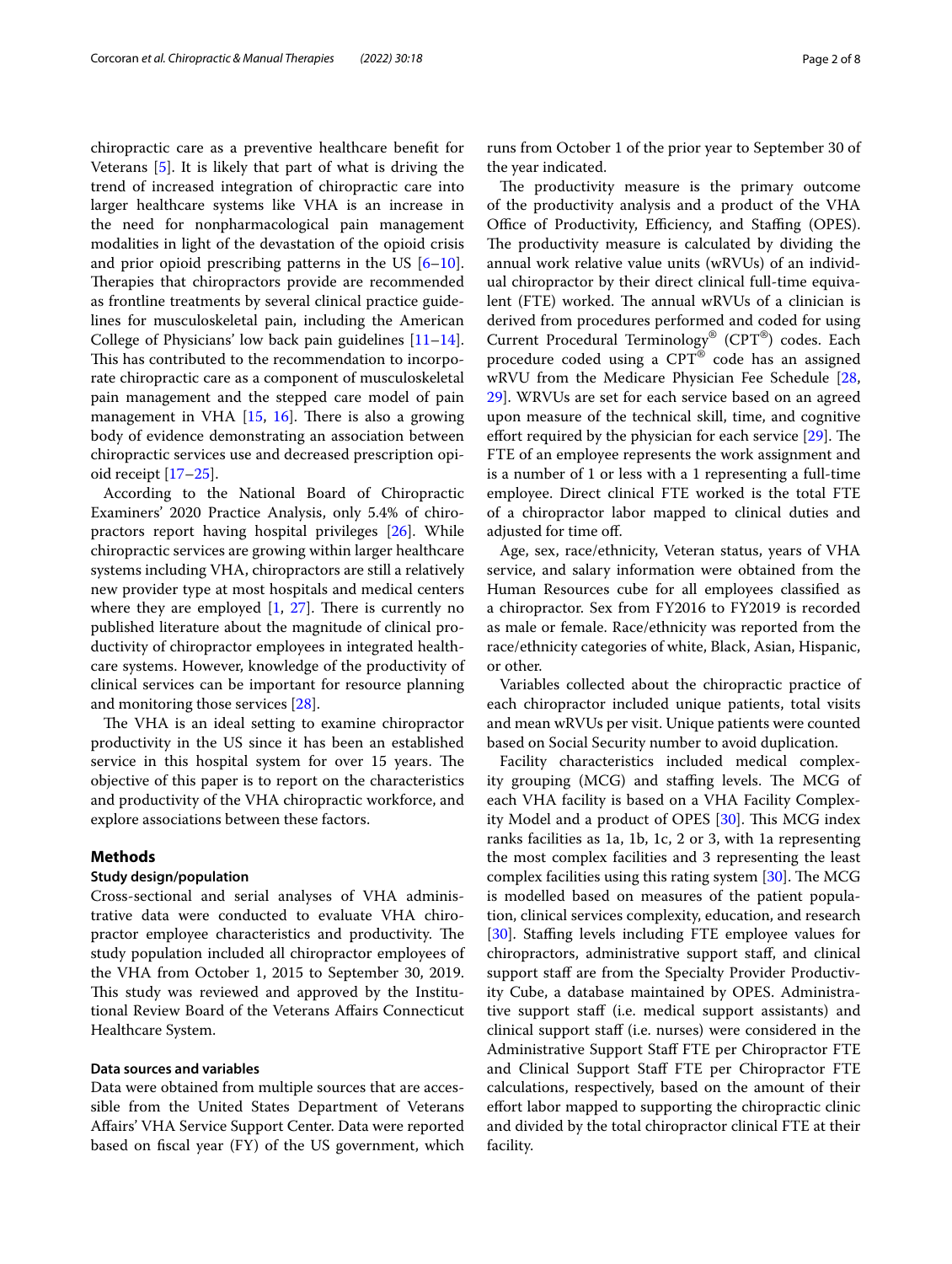#### **Analysis**

The characteristics of the chiropractic workforce were investigated using serial analysis from FY2016-FY2019.

To analyze clinical productivity of the workforce, only those individuals with complete data for FY2019 were included. Descriptive statistics were used to summarize subject characteristics, and included mean, standard deviation, median, and range if continuous, or count and percentage if categorical. The association between each characteristic and productivity measure are analyzed using univariable linear regression models. Variables that were signifcantly associated with productivity, as well as characteristics studied in previous literature about clinical productivity, were entered into a multivariable regression model. Statistical signifcance was set a priori at  $\alpha$  = 0.05. All analyses were conducted in R (R Core Team 2020).

#### **Results**

By FY2019, there were 167 chiropractor employees from 81 individual VHA facilities. The characteristics of the VHA chiropractor employee workforce from FY2016 to FY2019 are presented in Table [1.](#page-2-0)

The sample used for the FY2019 productivity analysis is presented in Table [2](#page-2-1) and included 161 unique individuals with complete data (2 individuals missing Normal Scheduled FTE were excluded). In FY2019, the mean productivity measure for a chiropractor employee was 3040 wRVUs/FTE and the median was 2890 wRVUs/ FTE. The multivariable model presented in Table [3](#page-3-0) found that a higher facility complexity measure, presence of 3 chiropractor employees at a facility, and older age of the providers were the only characteristics studied that had a statistically signifcant association with the productivity measure when controlling for other covariates.

<span id="page-2-0"></span>**Table 1** VHA chiropractor employee workforce trends

| <b>FY</b>          | 2016       | 2017       | 2018        | 2019        |
|--------------------|------------|------------|-------------|-------------|
| <b>Total DCs</b>   | 102        | 107        | 131         | 167         |
| <b>FTF</b>         | 92.2       | 97.4       | 122.5       | 159.2       |
| Female DCs         | 20 (19.6%) | 21 (19.6%) | 25 (19.1%)  | 42 (25.1%)  |
| White DCs**        | 90 (88.2%) | 94 (87.9%) | 114 (87.0%) | 132 (79.0%) |
| Veteran DCs        | 19 (18.6%) | 21 (19.6%) | 31 (23.7%)  | 34 (20.4%)  |
| Mean age, years    | 46.6       | 47         | 46.5        | 45.9        |
| Mean years in VHA  | 4.6        | 5.2        | 5.4         | 5.2         |
| Mean annual salary | \$99,980   | \$101,998  | \$104,739   | \$104,959   |

*VHA* Veterans Health Administration, *DC* doctor of chiropractic, *FY* fscal year, *wRVU* work relative value unit, *MCG* Medical Complexity Grouping, *FTE* full-time equivalent

\*\* Based on race/ethnicity categories: white, Asian, Black, Hispanic, or other

<span id="page-2-1"></span>**Table 2** VHA chiropractor sample used in the FY2019 productivity analysis

| Variable                                    | <b>Total</b> |  |  |  |
|---------------------------------------------|--------------|--|--|--|
| Ν                                           | 161          |  |  |  |
| Productivity measure (wRVUs/FTE)            | 3040 (1220)  |  |  |  |
| Age, years                                  |              |  |  |  |
| < 40                                        | 53 (32.9%)   |  |  |  |
| $40 - 49$                                   | 46 (28.6%)   |  |  |  |
| $50 - 59$                                   | 35 (21.7%)   |  |  |  |
| $60+$                                       | 27 (16.8%)   |  |  |  |
| Sex                                         |              |  |  |  |
| Female                                      | 36 (22.4%)   |  |  |  |
| Male                                        | 125 (77.6%)  |  |  |  |
| Years served in VHA                         | 5.52 (4.98)  |  |  |  |
| Normal scheduled FTE                        | 0.827(0.293) |  |  |  |
| Unique patients                             | 433 (244)    |  |  |  |
| Patient visits                              | 1750 (980)   |  |  |  |
| Mean wRVUs per visit                        | 1.24(0.387)  |  |  |  |
| <b>Number of DCs</b>                        |              |  |  |  |
| 1                                           | 31 (19.3%)   |  |  |  |
| $\overline{2}$                              | 63 (39.1%)   |  |  |  |
| 3                                           | 28 (17.4%)   |  |  |  |
| $3+$                                        | 39 (24.2%)   |  |  |  |
| Administrative support staff FTE per DC FTE | 0.294(0.340) |  |  |  |
| Clinical support staff FTE per DC FTE       | 0.155(0.246) |  |  |  |
| MCG                                         |              |  |  |  |
| 1a-High Complexity                          | 58 (36.0%)   |  |  |  |
| 1b-High Complexity                          | 30 (18.6%)   |  |  |  |
| 1c-High Complexity                          | 32 (19.9%)   |  |  |  |
| 2-Medium Complexity                         | 19 (11.8%)   |  |  |  |
| 3-Low Complexity                            | 22 (13.7%)   |  |  |  |
| <b>Fulltime employee</b>                    |              |  |  |  |
| Nο                                          | 49 (30.4%)   |  |  |  |
| Yes                                         | 112 (69.6%)  |  |  |  |

*VHA* Veterans Health Administration, Mean (SD) for continuous variables, *FY* fscal year, *wRVU* work relative value unit, *DC* doctor of chiropractic, *FTE* full-time equivalent, *MCG* medical complexity grouping

#### **Discussion**

#### **Characteristics of the VHA chiropractor employee workforce**

These data show significant growth the VHA chiropractor employee workforce from FY2016-FY2019. Over the 4-year timeframe of this study, the number of chiropractor employees (including both full- and part-time positions) increased by 63.7%, which corresponds with a 72.7% increase in FTE. A depiction of the geographic distribution of VHA chiropractors at the end of FY2019 is presented in Fig. [1.](#page-4-0) A previous study showed that VHA chiropractic services has signifcantly expanded since their inception, with an average 18% increase per year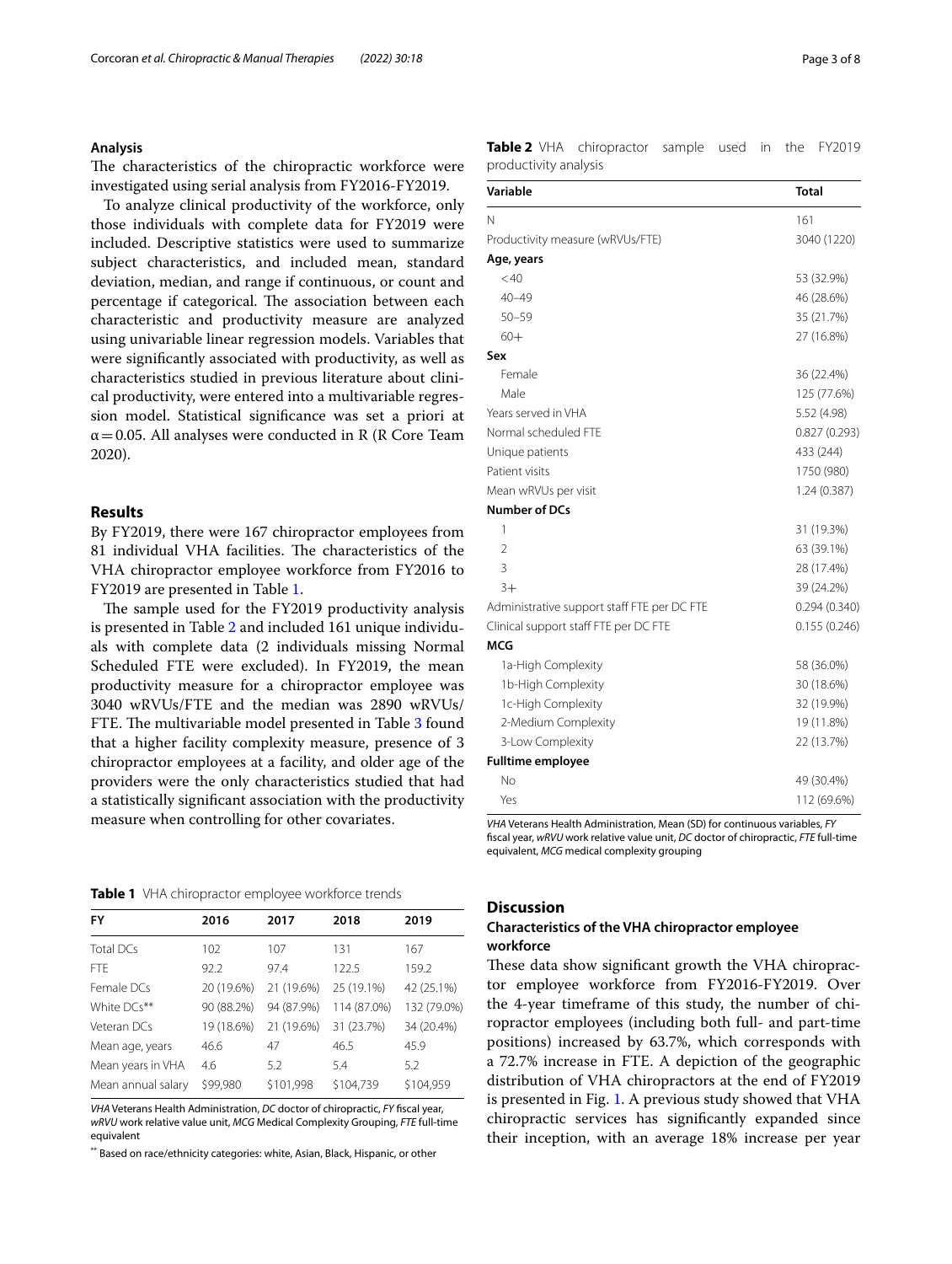| Variable                                    | <b>Univariable</b> |            |           |         | <b>Mutivariable</b> |            |         |      |
|---------------------------------------------|--------------------|------------|-----------|---------|---------------------|------------|---------|------|
|                                             |                    | 95% CI     |           |         |                     | 95% CI     |         |      |
|                                             | Coefficient        | LCI        | UCI       | P       | Coefficient         | LCI        | UCI     | P    |
| Age group ( $ref: < 40$ )                   |                    |            |           | < 0.001 |                     |            |         | 0.1  |
| $40 - 49$                                   | 262.43             | $-201.60$  | 726.45    | 0.27    | 37.12               | $-427.65$  | 501.89  | 0.87 |
| $50 - 59$                                   | 546.73             | 45.18      | 1048.27   | 0.03    | 324.49              | $-199.34$  | 848.32  | 0.22 |
| $60 +$                                      | 1107.33            | 562.87     | 1651.79   | < 0.001 | 657.29              | 86.09      | 1228.49 | 0.02 |
| Sex                                         |                    |            |           |         |                     |            |         |      |
| Male vs. Female                             | 248.41             | $-205.94$  | 702.77    | 0.28    | 57.75               | $-383.47$  | 498.98  | 0.80 |
| <b>Years served in VHA</b>                  |                    |            |           |         |                     |            |         |      |
|                                             | 52.05              | 14.64      | 89.45     | 0.01    | 13.85               | $-26.36$   | 54.06   | 0.50 |
| Number of unique patients                   |                    |            |           |         |                     |            |         |      |
|                                             | 1.90               | 1.17       | 2.62      | < 0.001 | 0.59                | $-0.71$    | 1.89    | 0.37 |
| <b>Patient visits</b>                       |                    |            |           |         |                     |            |         |      |
|                                             | 0.50               | 0.32       | 0.68      | < 0.001 | 0.29                | $-0.03$    | 0.61    | 0.07 |
| Number of DCs per facility (ref: $DC = 1$ ) |                    |            |           | 0.11    |                     |            |         | 0.13 |
| 2                                           | 531.42             | 9.06       | 1053.79   | 0.05    | 60.85               | $-457.96$  | 579.66  | 0.82 |
| 3                                           | 654.38             | 33.61      | 1275.15   | 0.04    | 608.73              | 28.98      | 1188.48 | 0.04 |
| $3+$                                        | 240.62             | $-332.30$  | 813.55    | 0.41    | 49.33               | $-537.24$  | 635.90  | 0.87 |
| Administrative support staff FTE per DC FTE |                    |            |           |         |                     |            |         |      |
|                                             | 184.68             | $-374.47$  | 743.82    | 0.52    |                     |            |         |      |
| Clinical support staff FTE per DC FTE       |                    |            |           |         |                     |            |         |      |
|                                             | 391.42             | $-380.26$  | 1163.10   | 0.32    |                     |            |         |      |
| MCG (ref = 1a-High Complexity)              |                    |            |           | 0.18    |                     |            |         | 0.4  |
| MCG1b-High Complexity                       | $-390.61$          | $-927.17$  | 145.96    | 0.15    | $-351.14$           | $-872.80$  | 170.52  | 0.19 |
| MCG1c-High Complexity                       | $-254.05$          | $-779.45$  | 271.35    | 0.34    | $-152.69$           | $-709.36$  | 403.99  | 0.59 |
| MCG2-Medium Complexity                      | $-427.83$          | $-1058.51$ | 202.85    | 0.18    | $-168.56$           | $-794.08$  | 456.95  | 0.60 |
| MCG3-Low Complexity                         | $-706.02$          | $-1303.43$ | $-108.60$ | 0.02    | $-580.36$           | $-1221.04$ | 60.32   | 0.08 |

#### <span id="page-3-0"></span>**Table 3** Regression models of chiropractors' productivity measures

*CI* confdence interval, *LCI* lower confdence interval, *UCI* upper confdence interval, *VHA* Veterans Health Administration, *DC* doctor of chiropractic, *FTE* full-time equivalent, *MCG* medical complexity grouping

in the number of Veterans receiving chiropractic ser-vices at VHA facilities from FY2005 to FY2015 [[1\]](#page-6-0). This same study also reports on the number of chiropractor employees increased from 13 in FY2006 to 86 in FY2015 [[1\]](#page-6-0). The current study, along with previous data, shows the VHA chiropractic program has continued to grow since its establishment through FY2019.

There are likely several reasons that the VHA chiropractic program has continued its trajectory of signifcant growth. The program is still relatively small in the VHA hospital system, which is the largest integrated healthcare system in the US and includes 170 medical centers and 1,074 outpatient facilities [\[4](#page-6-1)]. Continued demand for increased access to chiropractic care from Veterans and VHA physicians provides additional incentive for expansion  $[31]$ . There is also the increased use of both nonpharmacological therapies and complementary and integrative health approaches to pain management that has emerged in response to the nation's opioid epidemic [[32,](#page-7-6) [33](#page-7-7)] In 2016, the VHA conducted a State-of-the-Art Conference on nonpharmacological interventions for chronic musculoskeletal pain  $[15]$  $[15]$ . The recommendation from that conference was that VHA increase its delivery of evidence-based nonpharmacological approaches including chiropractic services, which is congruent with the recommendation of several clinical practice guidelines for common musculoskeletal spine conditions [[11–](#page-6-5) [13,](#page-6-11) [15,](#page-6-7) [34\]](#page-7-8). Legislation has also mandated the expansion of the VHA chiropractic program during this time [\[5\]](#page-6-2). It is likely that all of these factors have had some impact on the increased growth of the VHA chiropractic program.

The demographic composition of the VHA chiropractor employee workforce stayed relatively consistent from FY2016 to FY2019, although there are some indications that the profession may be trending to be more diverse. As of FY2019, the typical VHA chiropractor employee was male, white, and 45.9 years old with 5.2 years of VHA experience. Prior work reported in FY2015, the typical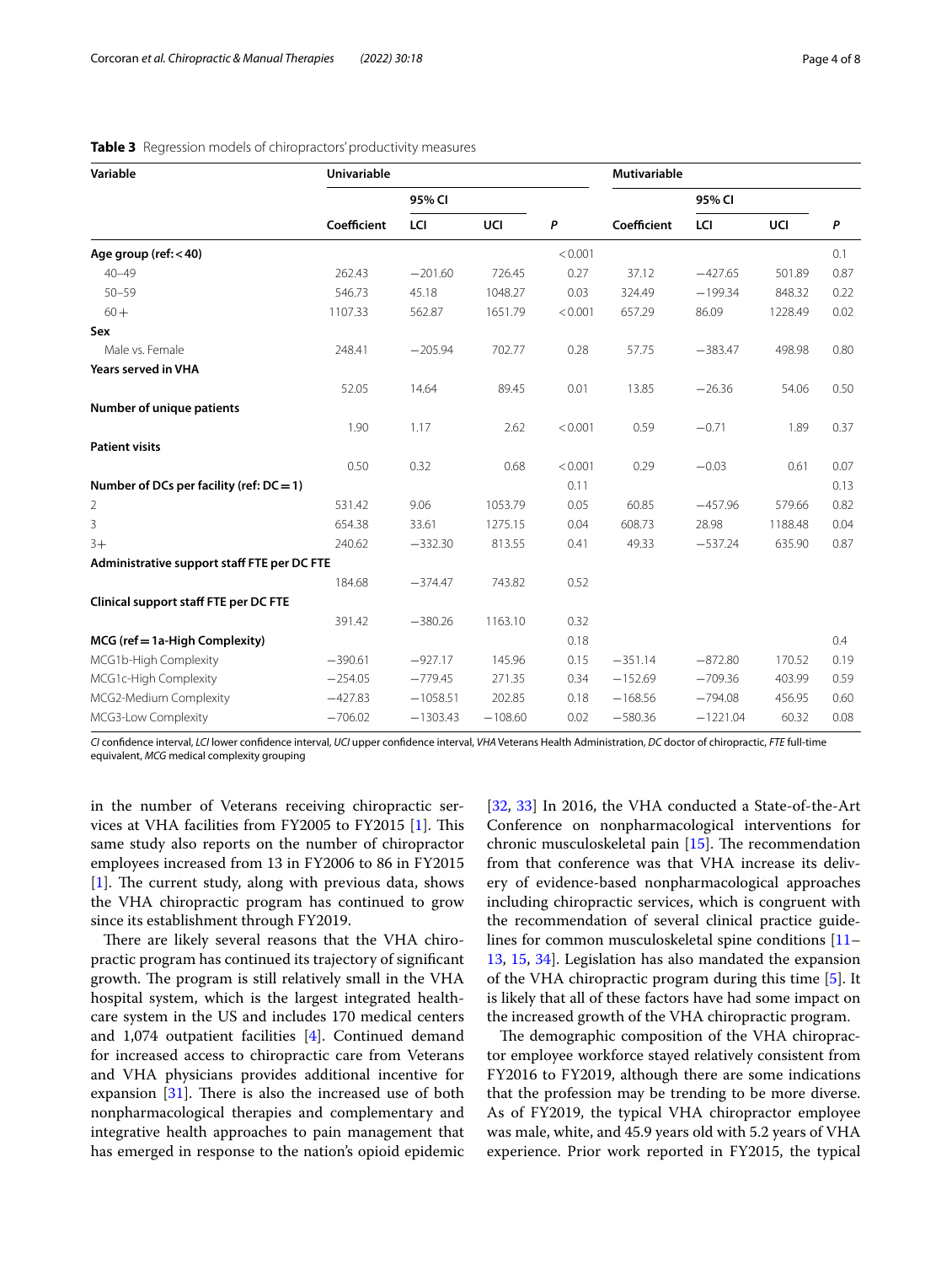

<span id="page-4-0"></span>VHA chiropractor employee was the same age, male, and had slightly less VHA experience at 4.5 years [[1\]](#page-6-0). This decreased VHA experience may be partially explained by the relative newness of the program and a workforce that had less time to accrue experience. The percentage of female employees increased in FY2019 while the percentage of white employees decreased. Veterans also accounted for 20.4% of chiropractor employees in FY2019, which was an increase from FY2016.

Compared to all US chiropractors, the VHA chiropractic workforce increase in the proportion of female chiropractors is consistent with an increasing proportion of female chiropractors within the US  $[26]$  $[26]$  $[26]$ . The VHA chiropractic workforce, at 25% female, slightly trails behind the total US chiropractic profession which is estimated as 32% female  $[26]$  $[26]$ . The VHA chiropractor workforce has a lower percentage of white employees than the total US chiropractor population at 91%, suggesting that the VHA chiropractic workforce may represent a more racially and ethnically diverse subset of the US chiropractor population [\[26](#page-7-0)]. It is beyond the scope of this paper to assess if VHA chiropractor demographic characteristics are associated with any patient or system level outcomes, yet we note similarities between chiropractor demographics and those of the VHA patient population, which is 98% male, 78% white, and median age of 64 years [\[35](#page-7-9)].

In FY2019, the mean annual salary of a VHA chiropractor was \$104,959 which is signifcantly higher than the 2019 median chiropractor salary reported by the US

Bureau of Labor Statistics of  $$70,340$  [\[36\]](#page-7-10). The general US chiropractic workforce is working largely in other chiropractors offices (63%) or self-employed (31%), making careers within larger integrated healthcare systems a relative rarity  $[36]$  $[36]$ . The higher salary and low percentage of US chiropractors employed in integrated medical settings likely gives these healthcare systems increased leverage at selecting highly qualifed chiropractors.

#### **Productivity of the workforce**

As of FY2019, the mean productivity measure of a VHA chiropractor employee is 3040 wRVUs/FTE and the median was 2890 wRVUs/FTE. These results represent an initial benchmarking of VHA chiropractor productivity, since VHA uses actual internal historical performance to establish productivity targets. Such targets are established at the aggregate specialty or discipline level and are updated at least every 2 years or as signifcant changes warrant. By default, specialty provider group practice productivity that falls within the interquartile range (25th to 75th percentile) of prior VHA internal experience is considered an acceptable range of productivity. VHA does not compare productivity measures between diferent provider types, since diferent specialties have difering RVU values for their most commonly performed procedures, which results in diferences in average levels of productivity values across specialties. However, the productivity values we report are largely consistent with the productivity measure of private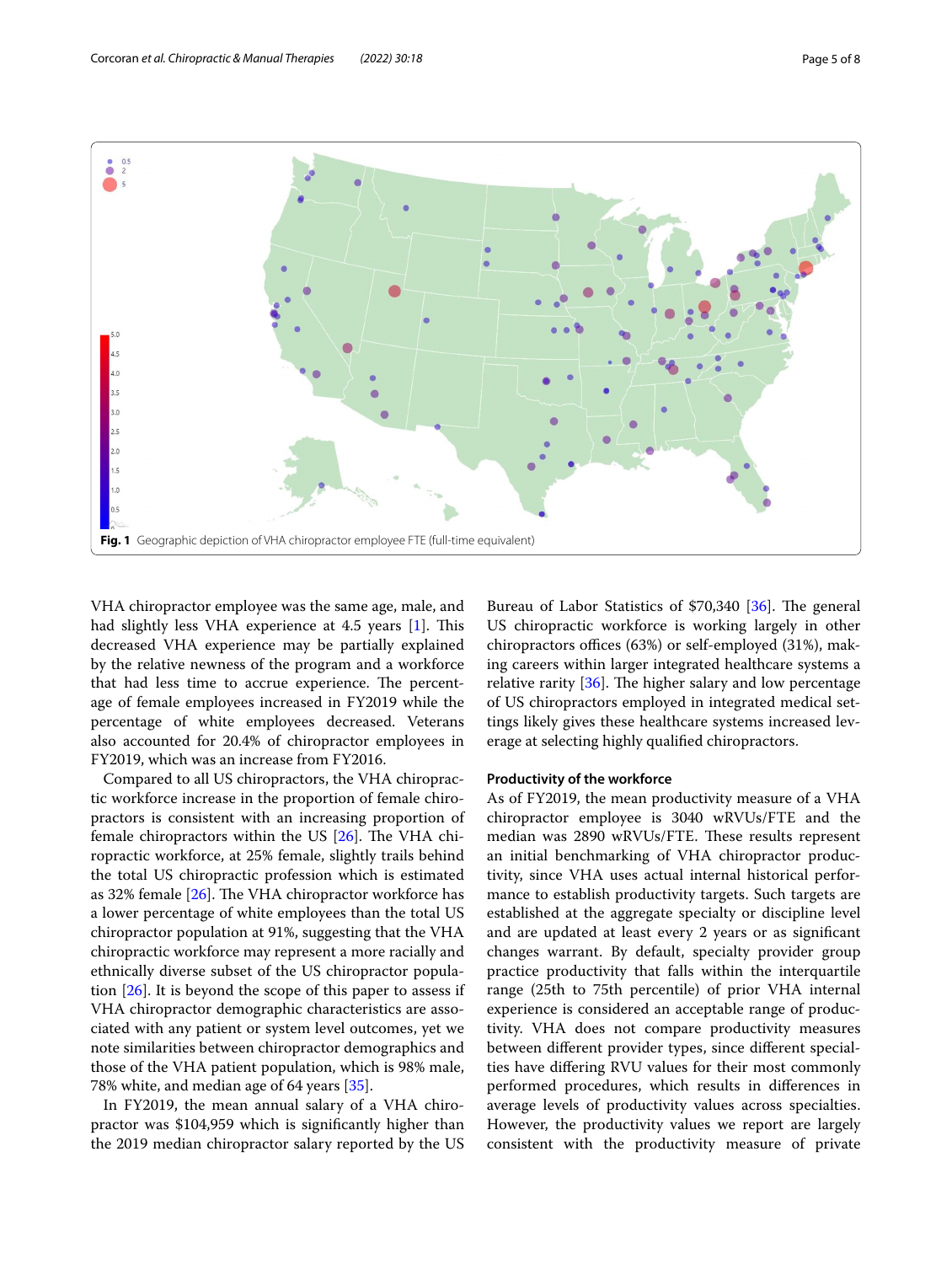hospital chiropractors, with a mean of 3050 wRVUs/FTE and median of 2677 wRVUs/FTE in FY2019 [[37\]](#page-7-11). We are aware of no other published research on the magnitude of clinical productivity of chiropractor employees. One study of private sector medical facilities that implemented chiropractor services found from stakeholder interviews that the clinical productivity of chiropractic services was thought to be one measure of success of the implementation [[38\]](#page-7-12). While the measures of clinical productivity was not presented in that paper, it does highlight the importance of monitoring clinical productivity for healthcare systems implementing chiropractic services [\[38\]](#page-7-12).

In our results, the facility complexity measure, number of unique patients seen by one provider, total number of encounters, years served in the system, and provider age were signifcantly associated with productivity individually. However, only three variables remained signifcant after adjusting for other covariates (Table [3](#page-3-0)). Providing care in a MCG3 complexity facility was associated with marginally lower productivity than MCG1a facilities (coef=−580.36, *p*=0.08) after adjusting for demographic characteristics (sex, age group, years served) and facility characteristics (number of patients seen, total encounters, DCs in the facility). Provider age is strongly correlated with productivity in the univariable model, especially for  $60+$  years vs. <40 years and the effect trend and signifcance preserve after adjusting for other factors. Lastly, providing care at facilities with 3 DCs is associated with signifcantly higher productivity than facilities with only 1 DC (coef=608.73,  $p=0.04$ ) after adjusting for other factors. However, we are cautious in interpreting that fnding since the efect of number of DCs is not linear, and the sample size of facilities having more than 3 DCs is small. By comparison, many factors that were not associated with productivity in our results have been shown to be associated with productivity in VHA for other healthcare disciplines [\[39,](#page-7-13) [40\]](#page-7-14). We feel this is most likely due to the relative newness of chiropractic services in VHA, in that such services have not yet reached a stable level of system penetration. Expansion seen during our study period has included new facilities starting chiropractic clinics, and existing clinics adding chiropractors, thus the workforce is still evolving to a maturation point. Furthermore, we expect that the tendency of increased productivity with an increased number of DCs at a facility in particular is worthy of future study.

#### **Limitations**

There are a number of limitations due to the retrospective analysis of administrative data, which is known to be frequently incomplete. This study is a cross-sectional examination, which inherently limits our ability to make any claims about causation. As a preliminary analysis, we made no attempts to defne the relationship among our covariates beyond assessing for potential correlations. It remains unclear which variables are confounders when accessing for VHA chiropractor productivity. This study only included VHA employees categorized as chiropractors in VHA's Human Resources Employee database, thus chiropractor who were not employees (for instance contractors) and those who were employees but may have been miscategorized in the databases were not included. We could not impute data to compensate for missing values in our multivariable model, but had to drop only 2 subjects due to missing data. Labor mapping of the VHA employees may be inaccurate and may impact both the clinical FTE of the chiropractor used in the calculation to determine chiropractor productivity and the assignment of clinical and administrative support staff to the chiropractic clinic. While clinical and administrative support staff assigned to any VHA clinics may be inaccurate, VHA chiropractic clinics tend to be smaller than other healthcare disciplines, frequently with only 1 or 2 employees, and as such portions of support staff assigned to the chiropractic clinic may sufer from more inaccuracy than clinics that do not share support staf. In presenting the productivity measure, the clinical productivity only takes into account procedures that were coded by  $CPT^{\circledast}$  codes and had an assigned wRVU value. This may undercount services that the chiropractic workforce provided but did not code for. The productivity measure presented here is only one measure of clinical productivity, and it does not take into account the quality of the care delivered.

#### **Conclusions**

Provider characteristics and productivity metrics of the VHA chiropractor employee workforce are presented. Productivity of VHA chiropractors is similar to the private sector. Of the characteristics studied, only a higher facility complexity measure, presence of 3 chiropractor employees at a facility, and older age of the providers had a significant association with clinical productivity. These results may be relevant to future modeling of chiropractor personnel in VHA and other healthcare systems.

#### **Abbreviations**

VHA: Veterans Health Administration; FY: Fiscal year; wRVUs: Work relative value units: OPES: VHA Office of Productivity, Efficiency, and Staffing: FTE Full-time equivalent; CPT®: Current Procedural Terminology®; MCG: Medical complexity grouping; DC: Doctor of Chiropractic.

#### **Acknowledgements**

The contents of this manuscript represent the view of the authors and do not necessarily refect the position or policy of the U.S. Department of Veterans Afairs or the United States Government.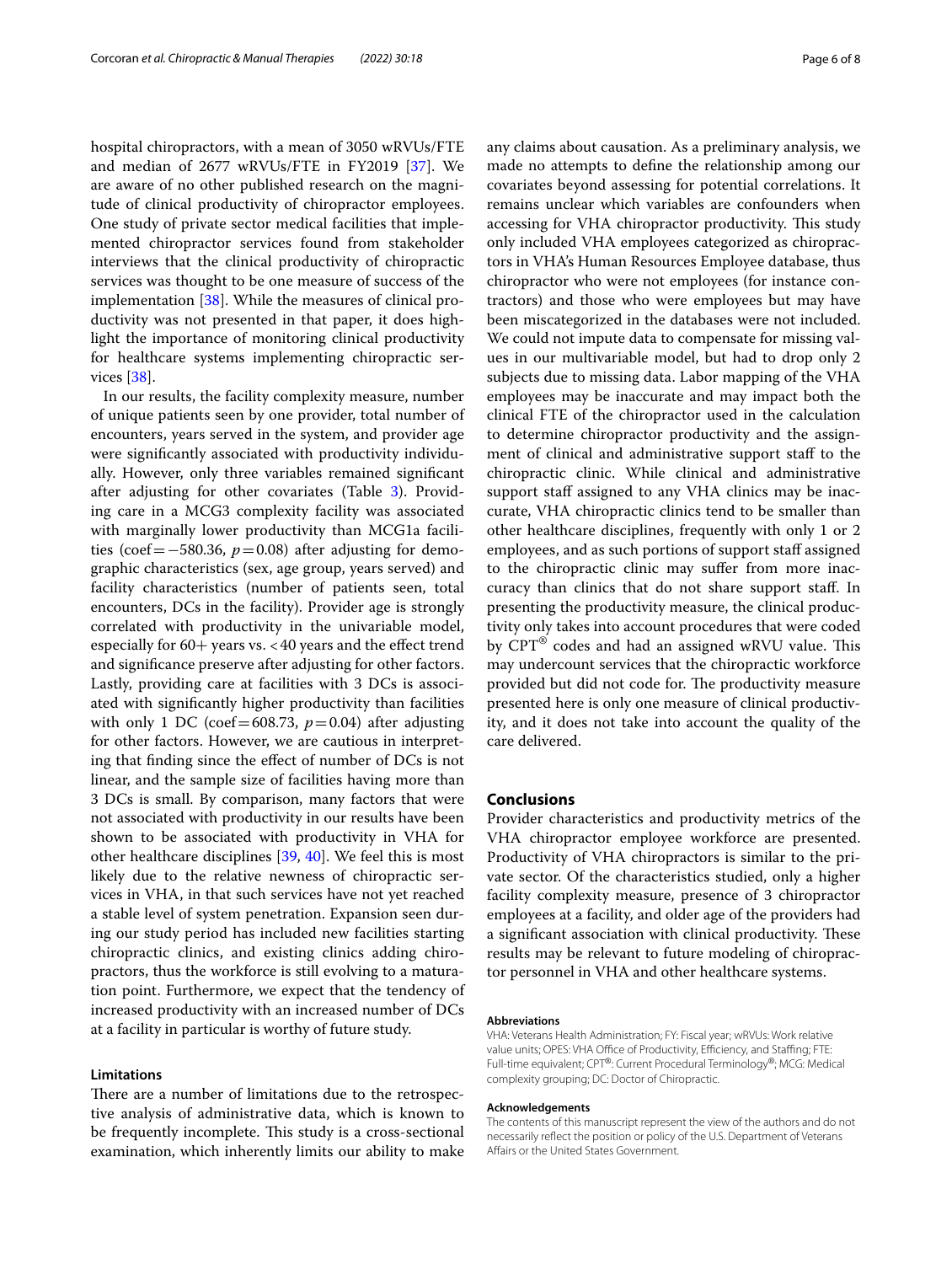#### **Author contributions**

KLC, DRP, XZ, EAM, AJL were responsible for the design and conception of this study. KLC, DRP, and XZ were responsible for data acquisition and analysis. All authors were responsible for interpretation of results and critical revision of the manuscript. All authors read and approved of the fnal manuscript.

#### **Funding**

This work was supported in part by the Interinstitutional Network for Chiropractic Research through a grant from the Palmer College Foundation.

#### **Availability of data and materials**

To maximize protection security of veterans' data while making these data available to researchers, the US Department of Veterans Afairs (VA) developed the VA Informatics and Computing Infrastructure (VINCI). VA researchers must log onto VINCI via a secure gateway or virtual private network connection (VPN), and use a virtual workspace on VINCI to access and analyze VA data. By VA Office of Research and Development policy, VINCI does not allow the transfer of any patient-level data out of its secure environment without special permission. Researchers who are not VA employees must be vetted and receive "without compensation" (WOC) employee status to gain access to VINCI. For questions about data access, contact the study lead (Kelsey. Corcoran@va.gov) or the VA Office of Research and Development (VHACO-ORDRegulatory@va.gov).

#### **Declarations**

#### **Ethics approval and consent to participate**

This study was reviewed and approved by the Institutional Review Board of the Veterans Afairs Connecticut Healthcare System (project #1583059-3).

#### **Consent for publication**

Not applicable.

#### **Competing interests**

The authors declare that they have no competing interests.

#### **Author details**

<sup>1</sup> Pain Research, Informatics, Multimorbidity and Education (PRIME) Center, VA Connecticut Healthcare System, 950 Campbell Avenue, West Haven, CT, USA. <sup>2</sup> Yale Center for Medical Informatics, Yale School of Medicine, 300 George Street, New Haven, CT, USA. <sup>3</sup>Office of Productivity, Efficiency and Staffing, VA Central Office, 810 Vermont Ave NW, Washington, DC, USA. <sup>4</sup>Yale Center for Analytical Sciences, Yale School of Public Health, 300 George Street, New Haven, CT, USA.

## Received: 10 November 2021 Accepted: 1 April 2022

#### **References**

- <span id="page-6-0"></span>Lisi AJ, Brandt CA. Trends in the use and characteristics of chiropractic services in the department of veterans afairs. J Manipulative Physiol Ther. 2016;39(5):381–6.
- 2. Dunn AS, Towle JJ, McBrearty P, Fleeson SM. Chiropractic consultation requests in the Veterans Affairs Health Care System: demographic characteristics of the initial 100 patients at the Western New York medical center. J Manipulative Physiol Ther. 2006;29(6):448–54.
- 3. Dunn AS, Passmore SR. Consultation request patterns, patient characteristics, and utilization of services within a Veterans Affairs medical center chiropractic clinic. Mil Med. 2008;173(6):599–603.
- <span id="page-6-1"></span>4. US Department of Veterans Afairs. Veterans Health Administration 2019 [cited 2021 January 21]. Available from: [https://www.va.gov/health/](https://www.va.gov/health/aboutvha.asp#:~:text=The%20Veterans%20Health%20Administration%20(VHA,Veterans%20enrolled%20in%20the%20VA) aboutvha.asp#:~:text=[The%20Veterans%20Health%20Administration%](https://www.va.gov/health/aboutvha.asp#:~:text=The%20Veterans%20Health%20Administration%20(VHA,Veterans%20enrolled%20in%20the%20VA) [20\(VHA,Veterans%20enrolled%20in%20the%20VA.](https://www.va.gov/health/aboutvha.asp#:~:text=The%20Veterans%20Health%20Administration%20(VHA,Veterans%20enrolled%20in%20the%20VA)
- <span id="page-6-2"></span>5. Consolidated Appropriations Act, 2018, Pub. L. No. 115–141(2018).
- <span id="page-6-3"></span>6. Bohnert AS, Valenstein M, Bair MJ, Ganoczy D, McCarthy JF, Ilgen MA, et al. Association between opioid prescribing patterns and opioid overdoserelated deaths. JAMA. 2011;305(13):1315–21.
- 7. Gomes T, Mamdani MM, Dhalla IA, Paterson JM, Juurlink DN. Opioid dose and drug-related mortality in patients with nonmalignant pain. Arch Intern Med. 2011;171(7):686–91.
- 8. Alexander LM, Keahey D, Dixon K. Opioid use disorder: a public health emergency. JAAPA. 2018;31(10):47–52.
- 9. Centers for Disease Control and Prevention. Wide-ranging online data for epidemiologic research (WONDER) Atlanta, GA: National Center for Health Statistics; 2017 [cited 2018 May 17]. Available from: [http://wonder.](http://wonder.cdc.gov) [cdc.gov.](http://wonder.cdc.gov)
- <span id="page-6-4"></span>10. Centers for Disease Control and Prevention. Vital Signs: Overdoses of Prescription Opioid Pain Relievers—United States, 1999--2008 Atlanta, GA2011 [cited 2018 May 17]. Available from: [https://www.cdc.gov/](https://www.cdc.gov/mmwr/preview/mmwrhtml/mm6043a4.htm?s_cid=mm6043a4_w%20-%20fig2) [mmwr/preview/mmwrhtml/mm6043a4.htm?s\\_cid](https://www.cdc.gov/mmwr/preview/mmwrhtml/mm6043a4.htm?s_cid=mm6043a4_w%20-%20fig2)=mm6043a4\_w% 20-%20fig2.
- <span id="page-6-5"></span>11. Oaseem A, Wilt TJ, McLean RM, Forciea MA, Noninvasive treatments for acute, subacute, and chronic low back pain: a clinical practice guideline from the American College of Physicians. Ann Intern Med. 2017;166(7):514–30.
- 12. Cote P, Wong JJ, Sutton D, Shearer HM, Mior S, Randhawa K, et al. Management of neck pain and associated disorders: a clinical practice guideline from the Ontario Protocol for Traffic Injury Management (OPTIMa) Collaboration. Eur Spine J. 2016;25(7):2000–22.
- <span id="page-6-11"></span>13. Bruyere O, Cooper C, Pelletier JP, Branco J, Luisa Brandi M, Guillemin F, et al. An algorithm recommendation for the management of knee osteoarthritis in Europe and internationally: a report from a task force of the European Society for Clinical and Economic Aspects of Osteoporosis and Osteoarthritis (ESCEO). Semin Arthritis Rheum. 2014;44(3):253–63.
- <span id="page-6-6"></span>14. Hochberg MC, Altman RD, April KT, Benkhalti M, Guyatt G, McGowan J, et al. American College of Rheumatology 2012 recommendations for the use of nonpharmacologic and pharmacologic therapies in osteoarthritis of the hand, hip, and knee. Arthritis Care Res (Hoboken). 2012;64(4):465–74.
- <span id="page-6-7"></span>15. Kligler B, Bair MJ, Banerjea R, DeBar L, Ezeji-Okoye S, Lisi A, et al. Clinical Policy Recommendations from the VHA state-of-the-art conference on non-pharmacological approaches to chronic musculoskeletal pain. J Gen Intern Med. 2018;33(Suppl 1):16–23.
- <span id="page-6-8"></span>16. Dorfinger L, Moore B, Goulet J, Becker W, Heapy AA, Sellinger JJ, et al. A partnered approach to opioid management, guideline concordant care and the stepped care model of pain management. J Gen Intern Med. 2014;29(Suppl 4):870–6.
- <span id="page-6-9"></span>17. Lisi AJ, Corcoran KL, DeRycke EC, Bastian LA, Becker WC, Edmond SN, et al. Opioid use among veterans of recent wars receiving veterans affairs chiropractic care. Pain Med. 2018;19(suppl\_1):S54-S60.
- 18. Corcoran KL, Bastian LA, Gunderson CG, Stefens C, Brackett A, Lisi AJ. Association between chiropractic use and opioid receipt among patients with spinal pain: a systematic review and meta-analysis. Pain Med. 2020;21(2):e139–45.
- 19. Whedon JM, Toler AWJ, Goehl JM, Kazal LA. Association between utilization of chiropractic services for treatment of low-back pain and use of prescription opioids. J Altern Complement Med. 2018;24(6):552–6.
- 20. Vogt MT, Kwoh CK, Cope DK, Osial TA, Culyba M, Starz TW. Analgesic usage for low back pain: impact on health care costs and service use. Spine (Phila Pa 1976). 2005;30(9):1075–81.
- 21. Rhee Y, Taitel MS, Walker DR, Lau DT. Narcotic drug use among patients with lower back pain in employer health plans: a retrospective analysis of risk factors and health care services. Clin Ther. 2007;29(Suppl):2603–12.
- 22. Franklin GM, Rahman EA, Turner JA, Daniell WE, Fulton-Kehoe D. Opioid use for chronic low back pain: a prospective, population-based study among injured workers in Washington state, 2002–2005. Clin J Pain. 2009;25(9):743–51.
- 23. Allen H, Wright M, Craig T, Mardekian J, Cheung R, Sanchez R, et al. Tracking low back problems in a major self-insured workforce: toward improvement in the patient's journey. J Occup Environ Med. 2014;56(6):604–20.
- 24. Horn ME, George SZ, Fritz JM. Infuence of initial provider on health care utilization in patients seeking care for neck pain. Mayo Clin Proc Inn Qual Out. 2017;1(3):226–33.
- <span id="page-6-10"></span>25. Weeks WB, Goertz CM. Cross-sectional analysis of per capita supply of doctors of chiropractic and opioid use in younger medicare benefciaries. J Manipulative Physiol Ther. 2016;39(4):263–6.